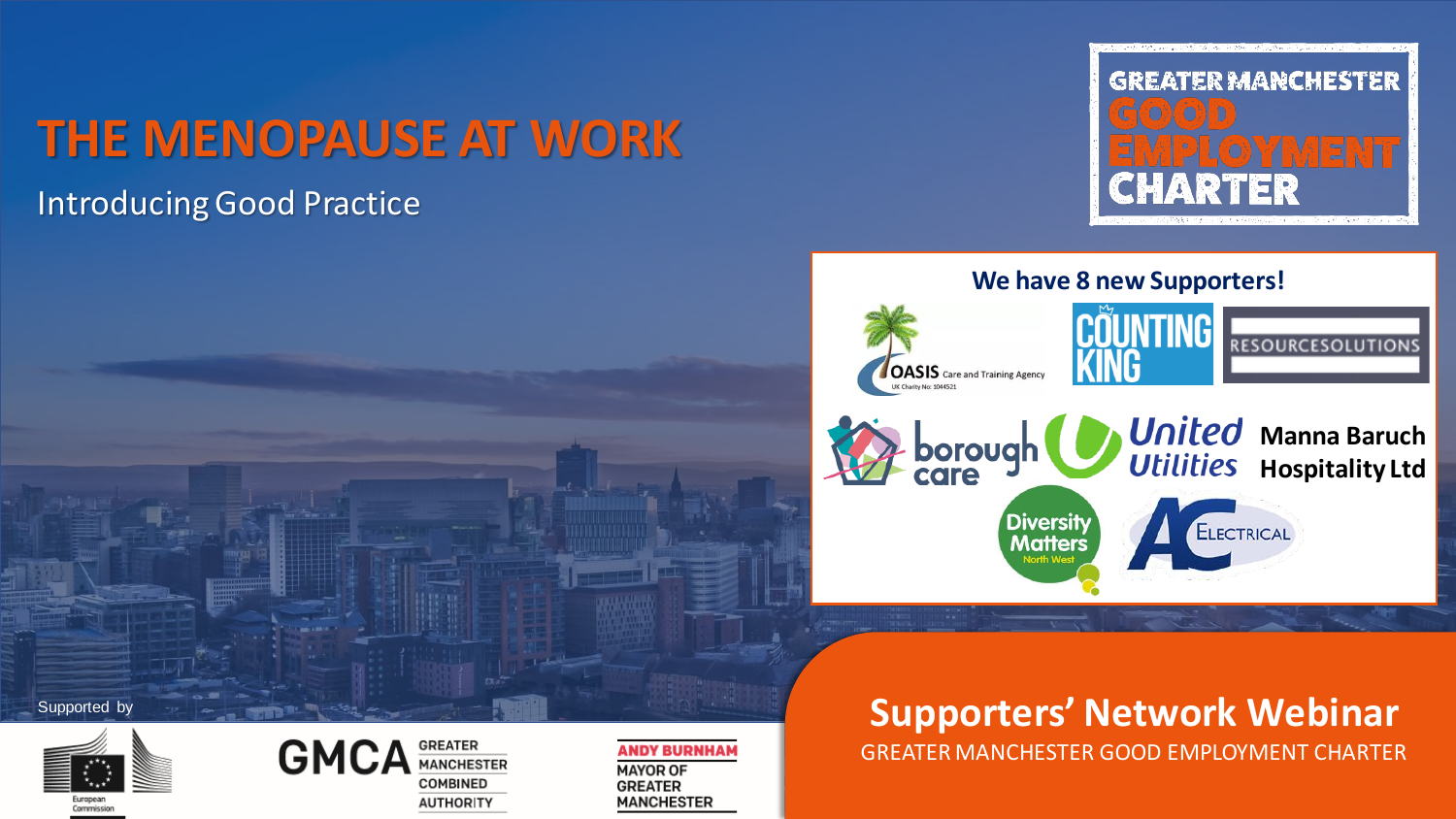### **SPEAKERS**



- **Ian MacArthur,** Director of the Charter Implementation Unit
- **Dawn Coker, Chief Executive Officer at Access 2 Funding**
- **Maria Mander,** Health & Wellbeing Advisor at The Growth Company
- **Vivienne Renshaw,** People and Culture Manager at Rochdale Boroughwide Housing





**MAYOR OF GREATER MANCHESTER** 

### Supported by **Supporters' Network Webinar**

GREATER MANCHESTER GOOD EMPLOYMENT CHARTER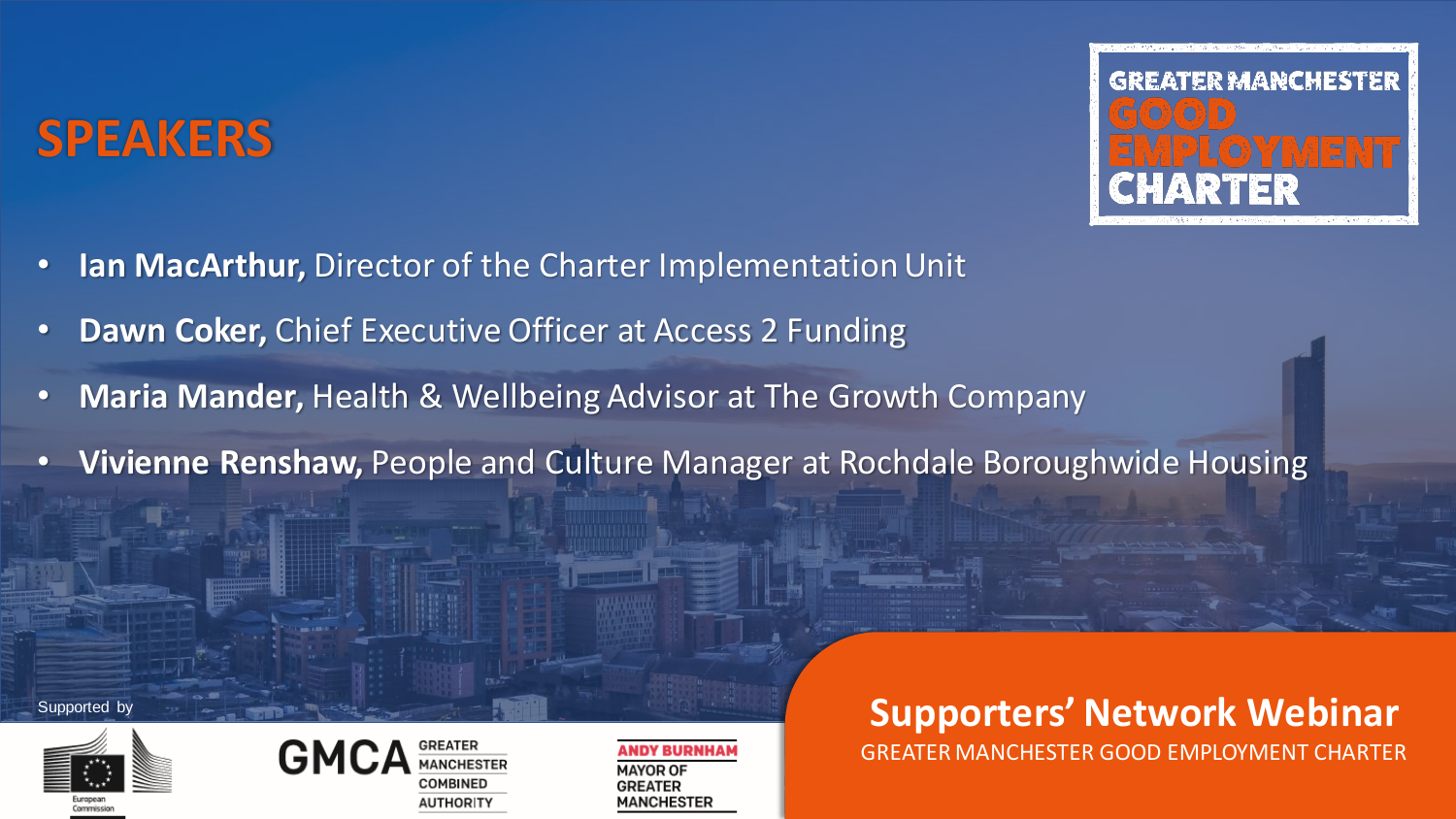# **THE GOOD EMPLOYMENT CHATTER PODCAST**

**Our podcast discovers important insights into Good Employment. Guests include:**

- Andy Burnham
- Professor Kate Pickett
- Sacha Lord
- Professor Sir Cary Cooper CBE
- Diane Modahl
- Sam Booth

gmgoodemploymentcharter.co.uk/podcast/

- Clive Memmott
- John-Quinton Barber

GREATER MANCHESTER WIPIL(O) |티 CHATTER

# Supported by **SUPPORTER SUPPORTERS' Network Webinar**<br> **Supporters' Network Webinar**<br> **SUPPORTER** SANCHESTER GOOD EMPLOYMENT CHARTER

GREATER MANCHESTER GOOD EMPLOYMENT CHARTER





**ANDY BURNHAM MAYOR OF GREATER MANCHESTER**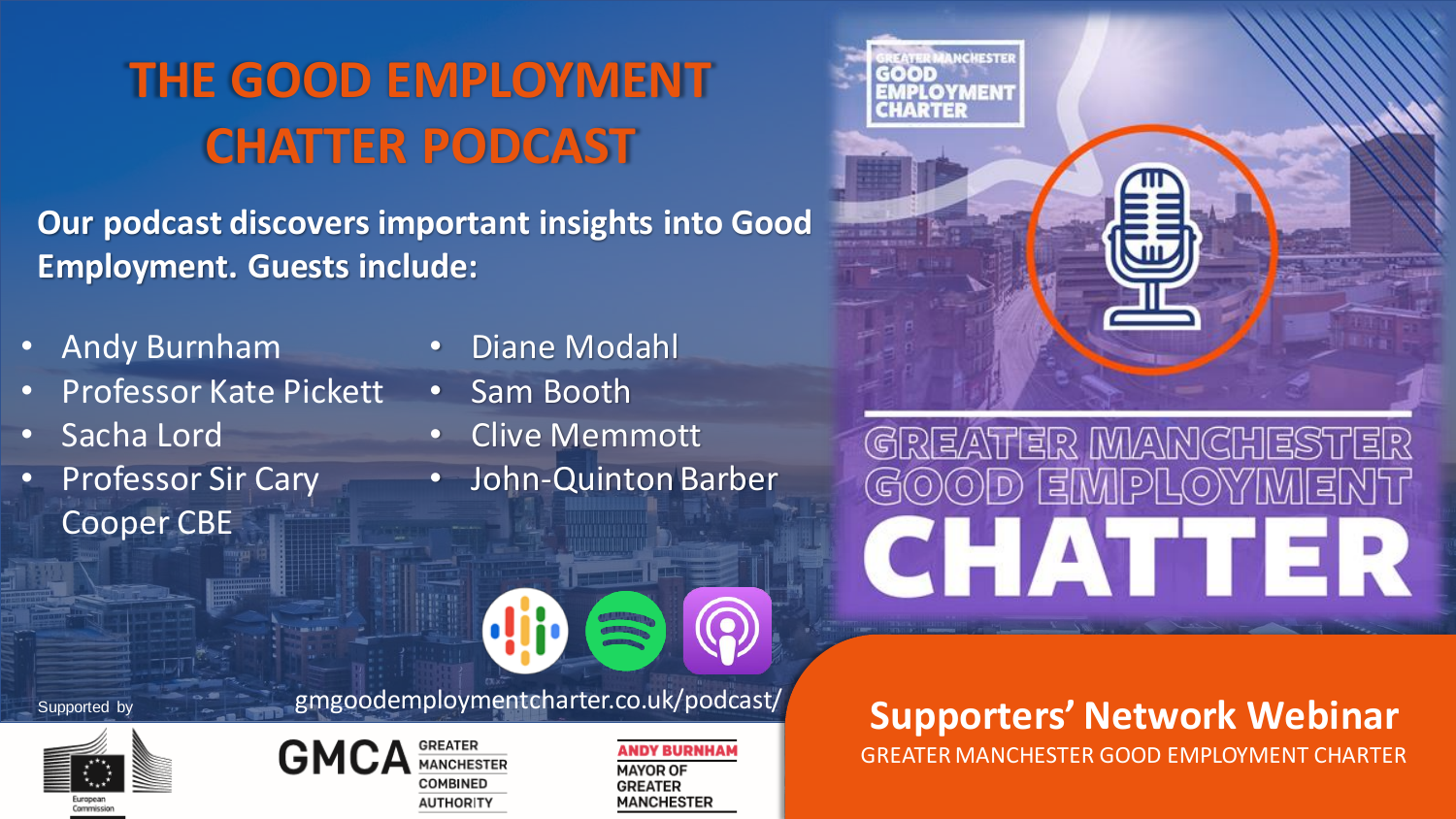### **RESOURCES**



- **NHS guidance on menopause** www.nhs.uk/conditions/menopause/ Women's Health
- **British Menopause Society** www.thebms.org.uk
- **Support for premature menopause** www.daisynetwork.org.uk
- **Menopause Café** www.menopausecafe.net
- **Talking Menopause** www.talkingmenopause.co.uk
- **The Menopause Exchange** www.menopause-exchange.co.uk
- **Menopause Matters** www.menopausematters.co.uk
- **Menopause Support** www.menopausesupport.co.uk
- **CIPD guidance for Managers** www.cipd.co.uk/Images/line-manager-guide-to-menopause\_tcm18- 95174.pdf
- **My Menopause Doctor (Dr Louise Newton)–** https://www.menopausedoctor.co.uk/about#
- **My Menopause Doctor Podcast -** https://newsonhealth.podbean.com/





**INDY BURNHAM MAYOR OF** GREATER **MANCHESTER** 

### Supported by **Supporters' Network Webinar**

R MANCHESTER GOOD EMPLOYMENT.